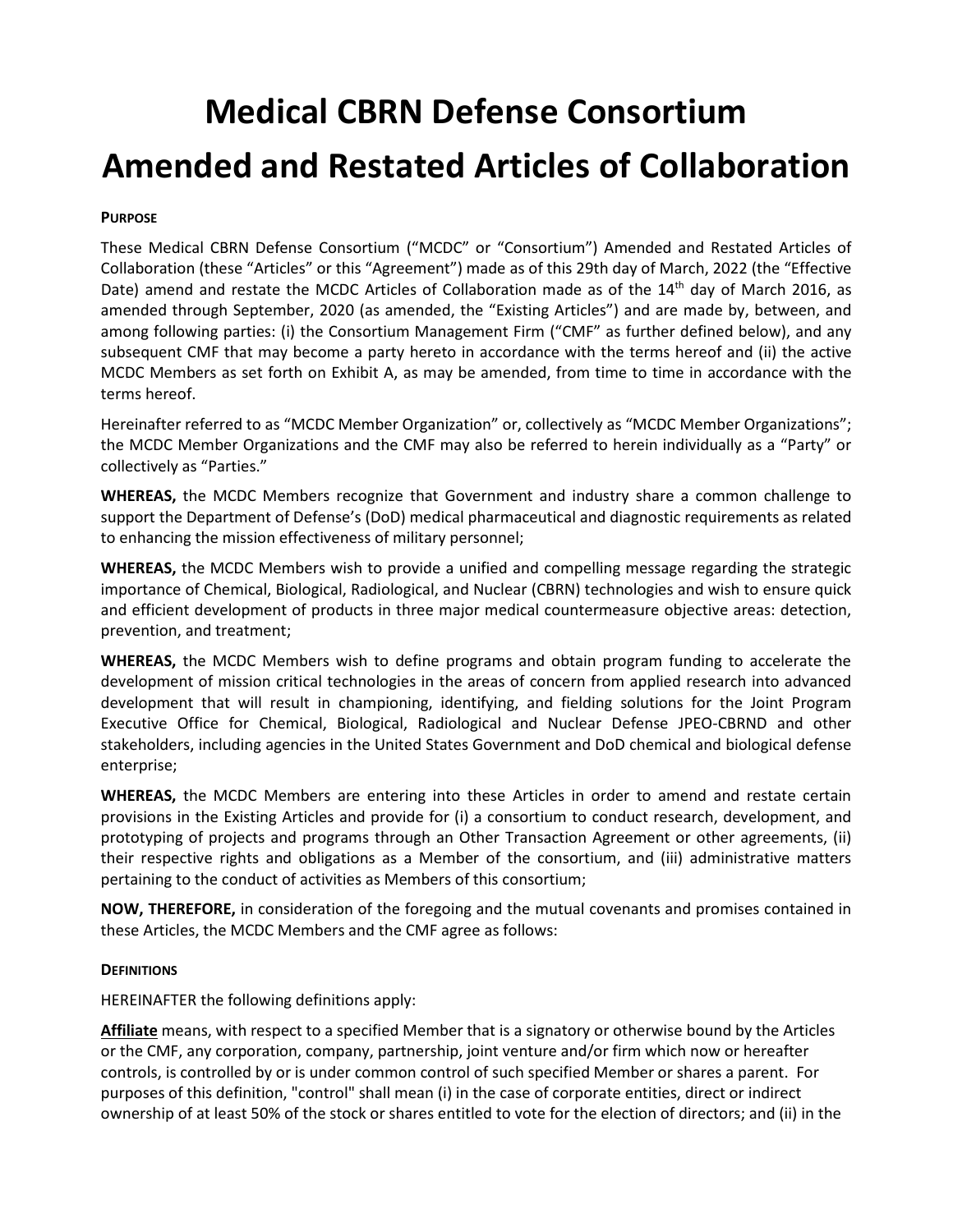case of non-corporate entities, direct or indirect ownership of at least 50% of the equity interest with the power to direct the management and policies of such non-corporate entities.

**Consortium Management Firm or CMF** refers to the organization acting on behalf of the MCDC (not as an agent of any individual Member) to negotiate, execute and administer the MCDC's efforts under an OTA and manage the Consortium in accordance with these Articles. The CMF will be prohibited from performing prototype research under the OTA. The CMF, guided by the MCDC Executive Committee, will support the operations of MCDC by providing cash management and vendor management services, meeting planning and execution, member recruitment and other member services.

**MCDC** means the Medical Chemical, Biological, Radiological, and Nuclear (CBRN) Defense Consortium, which is made up of Consortium Members from industry, academia, and non-profit organizations pursuant to these Articles.

**Member or Members** means respectively an individual MCDC Member organization or the MCDC Member organizations collectively that are or become signatories to, or otherwise bound by, these Articles.

**Other Transaction Agreement or OTA** means the agreement that is entered into by the Government and the CMF on behalf of the MCDC.

**Base Agreement** means the agreement between the MCDC CMF and the MCDC Member organization that serves as the baseline agreement for all future Project Agreements. The Base Agreement flows down applicable terms and conditions from the OTA between the Government and the CMF on behalf of the MCDC.

**Project Agreements** refer to agreements issued by the Consortium Management Firm, under the terms of the Base Agreement, for a specific project.

#### **ARTICLE 1: CONSORTIUM MEMBERSHIP**

**Membership.** The MCDC will be open to and include Members from industry, academic research institutions, and non-profit organizations. The Members hereby adopt a non-exclusive, open Membership policy. The Members will include additional Members who are approved by the CMF and agree to be bound by these Articles in accordance with the provisions contained in these MCDC Articles. Any Members, regardless of when they join the MCDC, shall enjoy the same rights and incur the same obligations as any other Member hereunder. Membership in the MCDC will become effective upon approval of the Membership application by the CMF.

**Membership Dues.** MCDC Members will pay non-refundable annual dues to the CMF on behalf of MCDC every October 1st in the amount determined by the Executive Committee and communicated to the Members at least one month prior to implementing a change in annual dues, to be held by the CMF in accordance with the terms of these Articles. On a case-by-case basis, the Executive Director may consider a request to waive all or part of the dues for very small, innovative organizations, particularly those that qualify as non-traditional defense contractors.

**Project Award Assessment.** In addition to any initial and annual dues that all Members of the MCDC are required to pay, all recipients of Project Agreement funding shall pay the sum of no more than 0.75% (as adjusted pursuant to the last sentence of this paragraph) of all Government funds awarded under such Project Agreement to the CMF on behalf of MCDC to support MCDC operations and initiatives and to be held by the CMF in accordance with the terms of these Articles. The Executive Committee has responsibility for establishing the Project Award Assessment, will evaluate this assessment percentage on a periodic basis and may adjust it upward or downward by Executive Committee Resolution.

#### **Obligations to be a Member in Good Standing**.

- a) Current (no greater than 60 days past due) on Membership dues
- b) Current (no greater than 60 days past due) on any project award assessment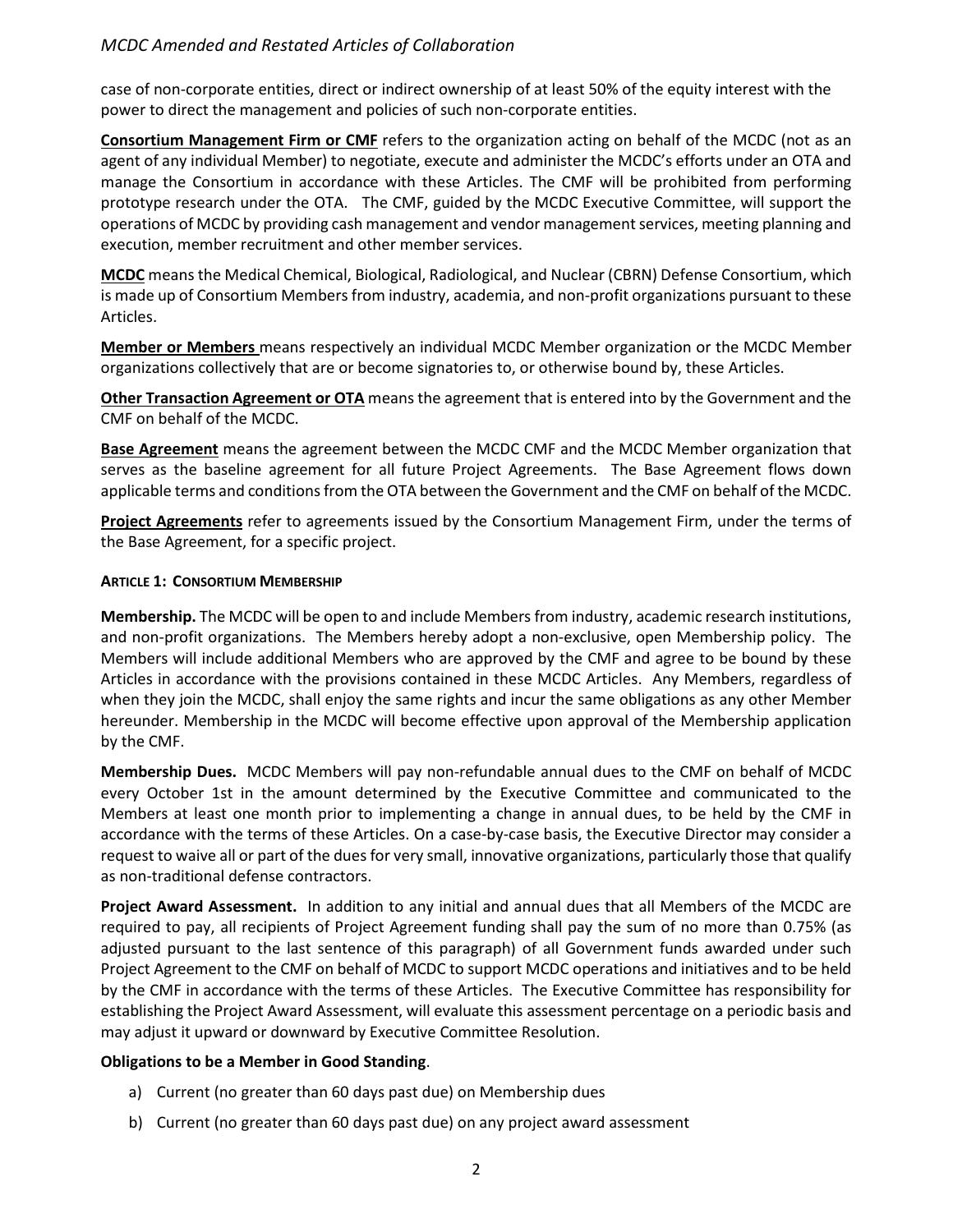Only Members in good standing will be permitted to respond to solicitations for project awards.

**Membership Obligations.** The Parties agree that Membership has the following obligations:

a) Be a U.S. firm or institution organized or existing under the laws of the United States, its territories, or possessions. For the purposes of these Articles, any agency or instrumentality of a foreign government shall not be granted Membership.

b) Not be suspended or barred from contracting with or receiving funds from the United States Government;

c) Clearly demonstrate in their Membership application that they have an interest in providing U.S. military forces and the nation safe, effective, and innovative medical solutions to counter CBRN threats; are capable of making a technical contribution to the advancement of CBRN technologies, and are willing to support the Medical CBRN Defense Consortium's goals and objectives;

d) Contribute their respective talents and resources to the MCDC for activities such as periodic meeting attendance, committee and subcommittee participation, and other activities as may be appropriate;

e) Maintain an active Military Critical Technical Data Agreement (Form DD 2345) with the U.S./ Canada Joint Certification Office, Defense Logistics Information Service, Federal Center, 74 Washington Ave., North Battle Creek, MI USA 49037-3084.

f) Not transfer Membership to any third party;

g) Provide compliant responses to project solicitations including agreement to abide by terms and conditions of the Base Agreement;

h) Abide by the terms of these Articles.

#### **ARTICLE 2: CONSORTIUM GOVERNANCE**

Executive Committee. The affairs of the MCDC shall be governed by an Executive Committee, which shall consist of eleven (11) representatives unless such number is increased or decreased by resolution of the Executive Committee. The CMF shall have one, permanent seat on the Executive Committee, to be filled by the then-serving Executive Director. The other ten (10) seats (or such number as designated by the Executive Committee) shall be elected from Member organizations as follows: four (4) Members from large or nonprofit businesses, four (4) Members from small businesses, and two (2) Members from academia in attempt to accurately represent membership distribution. The Executive Committee Officers shall include a Chair, a Vice-Chair, and a Treasurer, to be selected by the Executive Committee. Terms for Executive Committee members shall be three (3) years and may be extended on a case-by-case basis at the discretion and vote of the Executive Committee. Any elected person serving on the Executive Committee may be relieved of his/her position at any time for cause or for no cause by a two-thirds (2/3) vote of all members then serving on the Executive Committee. Unless stated otherwise in these Articles decisions of the Executive Committee shall require a majority vote of all members then serving on the Executive Committee. The Executive Committee is responsible for setting the strategic direction for the Consortium and advising the CMF regarding the operations of the Consortium. The Executive Committee shall use Resolutions to effect changes in policies, procedures, and operations provided such Resolutions do not conflict with any term of these Articles. Any Resolutions to be approved by the Executive Committee may be approved either (i) by a vote taken at any meeting of the Executive Committee (including any meeting held by means of electronic communications, including, without limitation, by videoconference or teleconference) if approved by the number of Executive Committee members required by these Articles to approve such Resolutions or (ii) by written consent if signed by the number of Executive Committee members required by these Articles to approve such Resolutions; provided, however, that if the Executive Committee takes any action by less than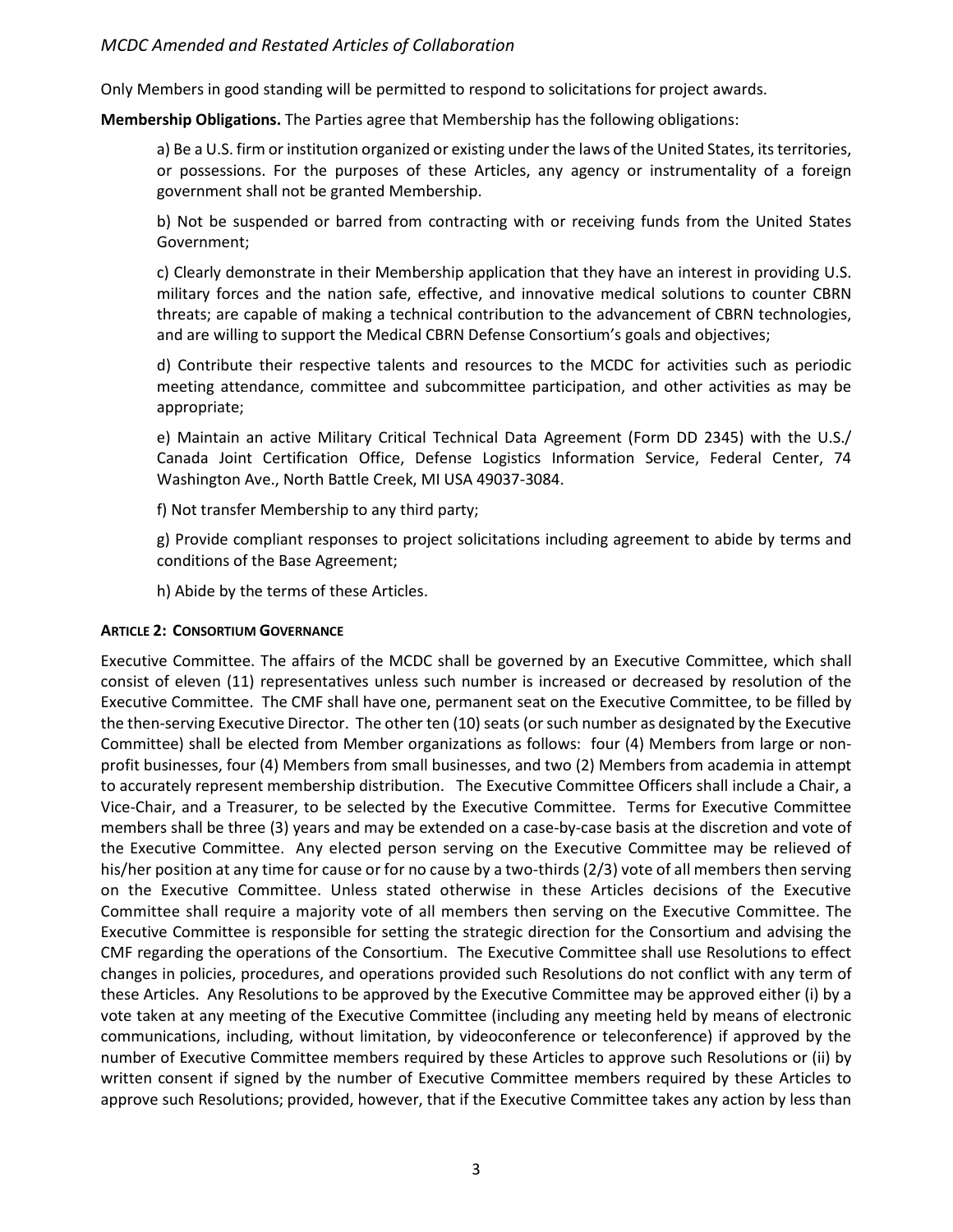unanimous written consent, the Executive Committee shall provide notice of the taking of such action to all non-consenting members of the Executive Committee promptly thereafter.

All elected members of the Executive Committee are serving in a volunteer capacity. As such, to the extent it is available, the CMF shall procure liability insurance on behalf of the Executive Committee in the coverage amount of at least \$3,000,000 (unless such other lower amount is approved by the Executive Committee) to be paid for out of the MCDC funds available for operations. The CMF shall include the premiums and other expenses for such liability insurance in the Annual Operations Budget. For the avoidance of doubt, the CMF is solely acting to procure insurance on behalf of the Executive Committee and the CMF shall have no indemnification obligations with respect to Covered Persons for any claim by any Covered Person for any Covered Losses (each as defined below). Further, the CMF shall be responsible solely for procuring liability insurance on behalf of the Executive Committee and paying the associated premiums and other expenses for such liability insurance if and to the extent that the requisite funds are available in the Consortium Funds.

Additionally, the MCDC shall indemnify, defend and hold harmless each current and former elected representatives of the Executive Committee (each, a "Covered Person") to the full extent permitted by law from and against any and all losses, claims, demands, costs, damages, liabilities, expenses of any nature (including reasonable attorneys' fees and disbursements), judgments, fines, settlements and other amounts arising from any and all, claims, demands, actions, suits, and proceedings (civil, criminal, administrative or investigative) in which the Covered Person may be involved, or threatened to be involved as a party or otherwise, in each case, arising out of or relating to such Covered Person's service on the Executive Committee (collectively, "Covered Losses"). The indemnification provided by this paragraph shall be in addition to any other rights to which a Covered Person may be entitled under any other agreement, as a matter of law or equity or otherwise, and shall inure to the benefit of the heirs and administrators of each Covered Person. The MCDC shall pay expenses as they are incurred by each Covered Person in connection with any action, claim, or proceeding that the Covered Person asserts in good faith to be subject to the indemnification obligations set forth herein. Any indemnification with respect to Covered Losses as provided under this paragraph by MCDC shall be satisfied solely out of (i) first, any insurance funds available pursuant to this Agreement, followed by (ii) the Consortium Funds up to the amount approved by the Executive Committee. For the avoidance of doubt, once such amounts have been exhausted, neither the CMF nor the MCDC or any Member shall have any further indemnification obligations with respect to such Covered Person for such Covered Losses. The provisions of this paragraph are for the benefit of each Covered Person and their respective heirs and administrators, each of whom shall be a third party beneficiary of this paragraph, and the provisions of this paragraph shall be enforceable by each Covered Person and their respective heirs and administrators.

In lieu of any duty (including any fiduciary duty), in law or at equity, that an Executive Committee member might have by reason of serving on the Executive Committee or in any position on the Executive Committee, each Executive Committee member's sole duty shall be to comply with the terms of these Articles, except that the foregoing shall not relieve any Executive Committee member from liability for a knowing violation of law. Each of the MCDC and each Member hereby waives any and all fiduciary duties that, absent such waiver, would otherwise be imposed or implied by applicable law upon any Executive Committee member.

No Covered Person shall have any personal liability to MCDC, the CMF or the Membersfor monetary damages for breach of the duty of care. No Covered Person shall be liable, in damages or otherwise, to the MCDC, the CMF or any Member for any loss that arises out of any act performed or omitted to be performed by him or her if (a) either (i) such Covered Person, at the time of such action or inaction, determined in good faith that such Covered Person's course of conduct was in, or not opposed to, the best interests of MCDC, or (ii) in the case of inaction by such Covered Person, such Covered Person did not intend such Covered Person's inaction to be harmful or opposed to the best interests of MCDC, and (b) the conduct of such Covered Person did not constitute a knowing violation of the law by such Covered Person.

MCDC Executive Committee representatives who are not employed by the CMF do not have access to any Member's proprietary data in possession of MCDC or CMF, are not provided advance insight of potential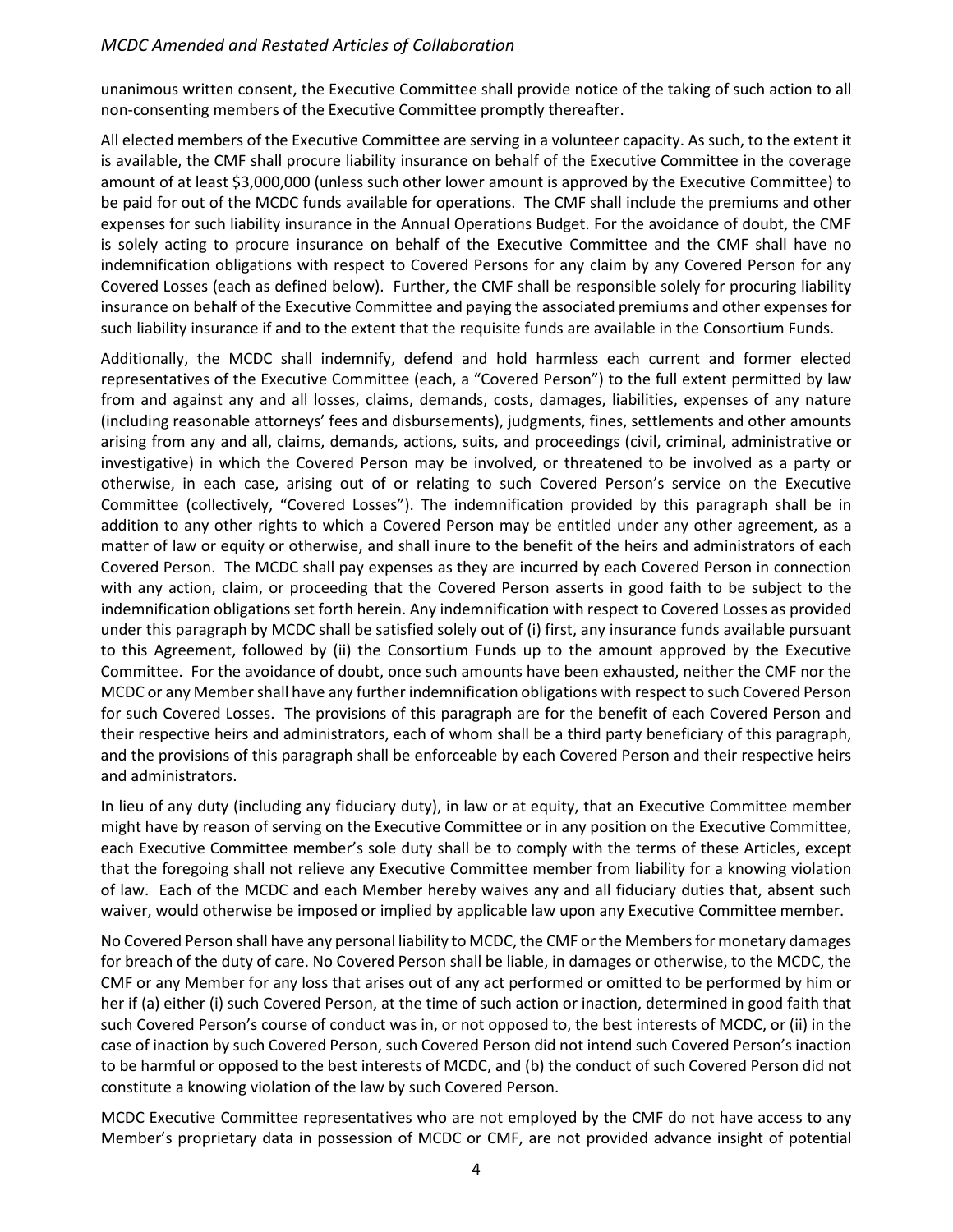government solicitations, and do not participate in, influence, or have advanced insight of source selection and funding decisions made by the government.

**Election of the Executive Committee.** Elections to replace the Executive Committee representatives whose terms are expiring, or if a position becomes vacant, will be conducted electronically. The CMF shall preside over elections. The CMF will solicit nominations for the Executive Committee representatives sixty (60) days prior to each election cycle, citing incumbent Executive Committee representatives whose terms are expiring and any special organizational requirements for nominees. Incumbent Executive Committee representatives may be nominated and re-elected to successive terms, provided the organizational status of the organization they represent remains unchanged. Any Member may nominate an individual to the Executive Committee. All nominees must be employed by a "Member in Good Standing" organization as defined in these Articles. The Executive Committee will review all nominee applications to determine if the nominees meet nomination requirements. If during their term, an Executive Committee representative is no longer willing or able to serve on the Executive Committee, or if an Executive Committee representative's organization withdraws from the Consortium the vacated position will, at the Executive Committee's discretion, either remain unfilled until the next general election cycle or be filled by the Executive Committee for the remainder of the term. Upon completion of the election process, the new Executive Committee representative will serve for the remainder of the term for the vacancy they are filling.

**Voting Procedure.** The voting shall be by electronic ballot, by one authorized representative from each "Member in Good Standing." Tabulation of ballots will be conducted by the CMF immediately following the close of balloting. The nominees in each category with the highest number of votes shall be elected to serve on the Executive Committee. The period for conducting elections should not exceed 30 days.

**Chair.** The Chair shall preside over all meetings of the Executive Committee and oversee the affairs of the Executive Committee in accordance with policies and directives approved by the Executive Committee. The Chair shall not serve more than two successive terms.

**Vice-Chair.** The Vice-Chair shall act under the direction of the Chair and in the absence or disability of the Chair shall perform the duties and exercise the powers of the Chair.

**Treasurer.** The CMF shall be paid from the Consortium Funds for expenses incurred in support of the MCDC operations and in accordance with the spending plans approved by the Executive Committee. The Treasurer shall review and, to the extent consistent with the Annual Operations Budget, provide administrative approval of funds spent for operations by the Consortium Management Firm. The Treasurer, with the cooperation of the Executive Director and the CMF, shall render to the Executive Committee, at its regular meetings, or when the Executive Committee so requires, an account of the CMF's transactions and of the net receipts and disbursements of the Consortium Funds controlled by the CMF.

**Subcommittees.** The Executive Committee shall have the authority to form subcommittees comprised of representatives from Member organizations to advise the MCDC and if applicable the Government on topics of special interest to the Members.

**Consortium Management Firm.** Advanced Technology International is the initial Consortium Management Firm that will administer the affairs of the MCDC under the guidance of the Executive Committee until such time as Advanced Technology International is removed or replaced in accordance with this "Consortium Management Firm" section. The Consortium Management Firm is prohibited from participating in technical project work of the MCDC.

The Consortium Management Firm shall:

- Act as the point of contact for the MCDC for Members and the Government;
- Lead the negotiations with the Government on issues involving the OTA or other contractual documents;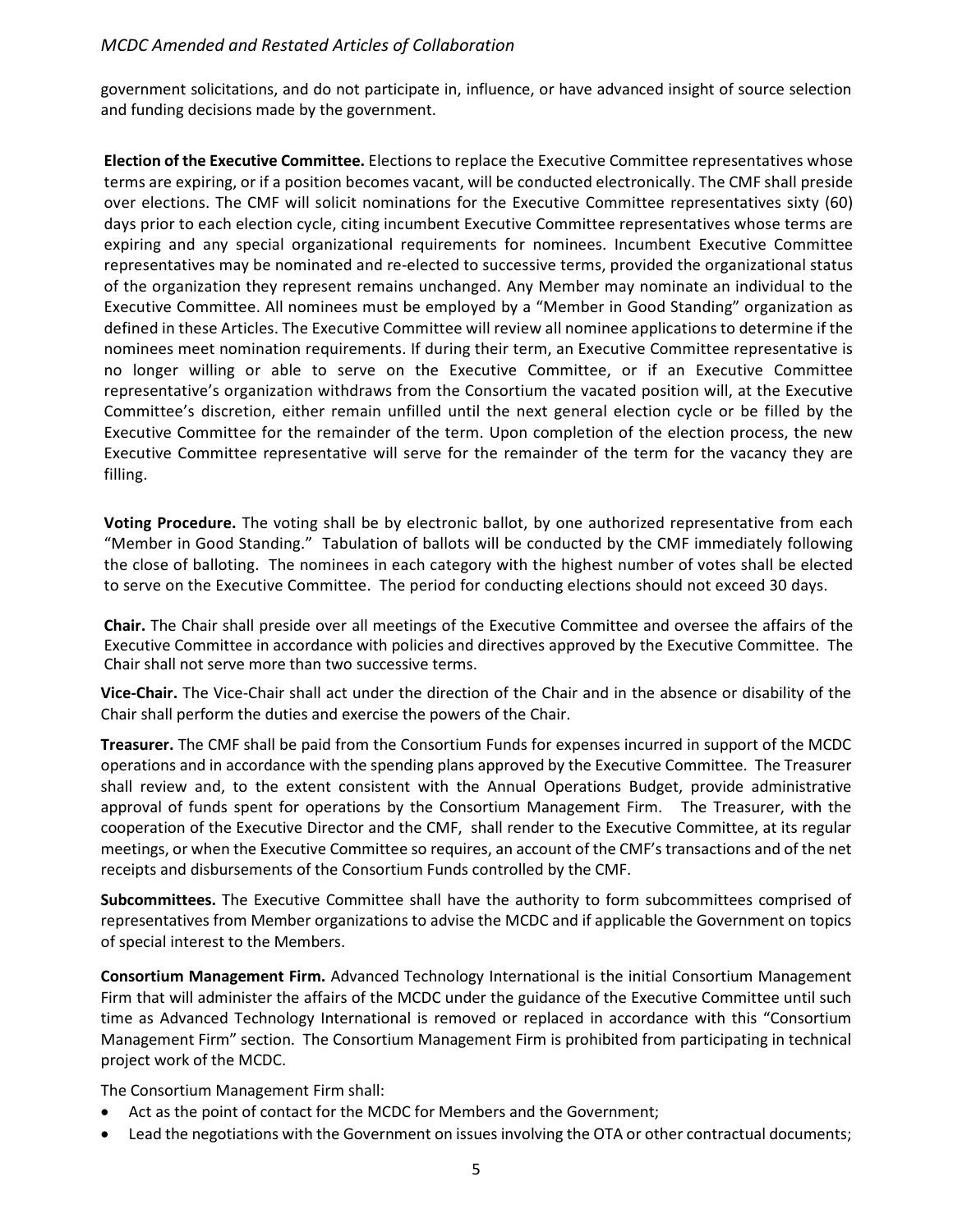- Have signature authority for the MCDC within the scope of its authority set forth herein or otherwise delegated to the CMF through Resolutions of the Executive Committee or pursuant to the OTA to include signing the OTA and subsequent modifications;
- Provide "single point contracting" functions as needed to execute the OTA or other agreements;
- Use best efforts to guard against the disclosure of competitively sensitive information and, together with the Executive Committee, institute antitrust compliance policies and procedures for the MCDC;
- Together with the Executive Committee, take appropriate steps to avoid organizational conflicts of interest among the Members and to mitigate such conflicts if they cannot be avoided;
- Be responsible for the daily management of the MCDC, which includes member recruitment, engagement, and management;
- Represent the MCDC at conferences, and when appropriate execute membership meetings;
- Provide the Executive Director position, subject to approval by the Executive Committee;
- File with the U.S. Attorney General and the Federal Trade Commission changes in Membership in accordance with the provisions of the National Cooperative Research Act of 1993 within 90 days of approval of these Articles;
- Be responsible for the financial functions to include invoicing, collecting, and tracking Membership dues/project assessments from Member organizations, executing agreements with and making payments to vendors as appropriate in support of MCDC operations.

The current CMF, Advanced Technology International, will serve a term through September 30, 2026. Subsequent five year terms are subject to the approval process described herein. Notwithstanding anything to the contrary in these Articles, the CMF shall not have the authority to take any of the following actions without the prior approval of the Executive Committee:

- Enter into any contract or agreement on behalf of MCDC between MCDC, on the one hand, and the CMF or any of its Affiliates, on the other hand; or
- Make any expenditures of the funds held by the CMF on behalf of MCDC, other than any expenditures expressly set forth in the then effective Annual Operations Budget or as authorized by the Executive Committee;

**Executive Director.** The Executive Director shall serve on the MCDC Executive Committee as a voting Member. The Executive Director oversees operations of MCDC according to the policies, procedures, and strategic direction set by the Executive Committee and will serve as the single point of contact to the Members, the Government or their respective designees. The Consortium Management Firm will provide, subject to the Executive Committee's approval, the Executive Director.

## **Article 3: CONSORTIUM FINANCES**

**Management of Consortium Funds.** The Consortium shall operate on the funds collected through Membership dues and project award assessments (the "Consortium Funds"). All Consortium Funds will be deposited in an account that shall be held by the CMF and administered under the direction of the Executive Committee.

**Budget Approval Process.** Annually, the CMF shall prepare and submit a Consortium Operations budget for the upcoming year to the Executive Committee for review and approval (each such approved budget, an "Annual Operations Budget"). The Annual Operations Budget shall include a Statement of Work (SOW) and the total amount of estimated funding needed to complete the SOW, which will be reviewed and approved by the Executive Committee. The Executive Committee must approve any changes to the SOW and Annual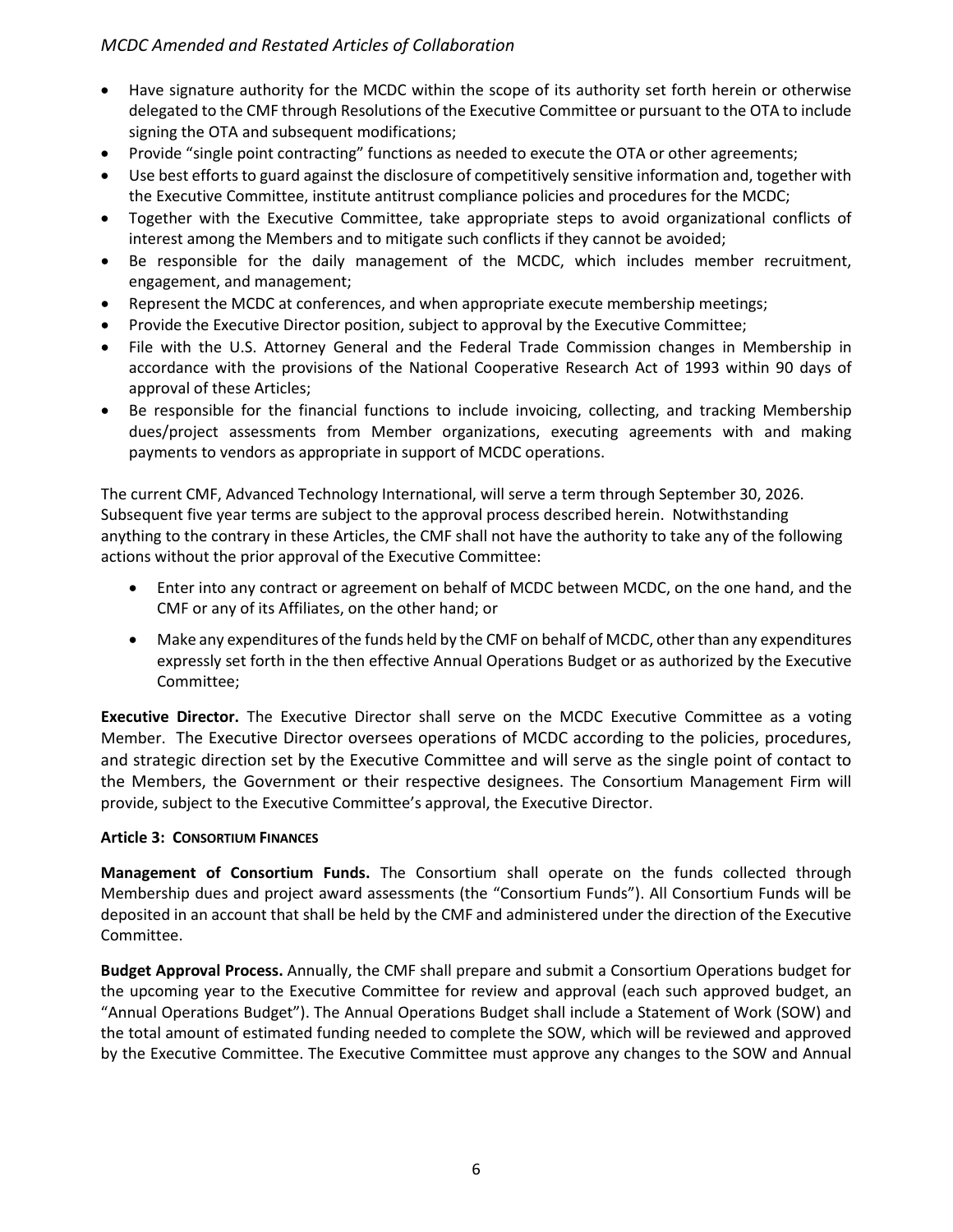Operations Budget. The CMF shall not be obligated to perform SOW tasks if the MCDC has insufficient funding.

#### **ARTICLE 4: TERM AND DISSOLUTION**

**Term.** Membership is renewed annually upon payment of non-refundable dues. Members may terminate Membership at any time by written notice to MCDC; and in its sole discretion, MCDC may terminate a Member's participation in the Consortium by written notice to a Member should such Member fail to comply with the Member Obligations set out in these Articles, as reasonably determined by the CMF and approved by the Executive Committee. In the event of the termination, Member's rights and obligations pursuant to any Project Agreements, including but not limited to, continued funding and technology contribution commitments shall continue in accordance with the specific terms of the Project Agreements. Further, (i) financial obligations to the Consortium, to include project assessments, shall remain in full force and effect until all outstanding obligations to the Consortium are satisfied according to these Articles and (ii) any indemnification obligations to the Consortium arising out of any actions or omissions occurring on or prior to the effective date of termination of a Member shall survive such Member's termination of membership and such Member shall continue to be bound by such obligations in accordance with the terms hereof.

**Dissolution.** The MCDC may be dissolved by a two-thirds (2/3) vote of all persons then-serving on the Executive Committee. Prior to dissolution, all unspent Consortium Funds after payment in full of all its debts, obligations, and necessary final expenses, or after the making of adequate provision thereof, shall be distributed as determined by the existing Executive Committee of the MCDC. In the event the then existing Executive Committee of MCDC cannot achieve a two-thirds (2/3) vote on the distribution, the funds shall be distributed to the U.S. Treasury. Each Member acknowledges and agrees that such Member has no right or claim to the Consortium Funds upon dissolution of the MCDC in accordance with this paragraph; provided, however, that such Member's rights and obligations pursuant to any Project Agreements, including but not limited to, continued funding and technology contribution commitments shall continue in accordance with the specific terms of the Project Agreements notwithstanding the dissolution of the MCDC.

## **ARTICLE 5: INDEPENDENT CONTRACTOR STATUS**

The relationship of the Members established by these Articles is that of independent contractors. Nothing contained in these Articles shall be construed to (i) give any of the Members hereto the power to direct or control the day-to-day activities of another Member hereto, (ii) constitute the Members as partners, joint ventures, co-owners or otherwise as participants in a joint or common undertaking, or (iii) allow any of the Members hereto to create, discharge or assume any obligation on behalf of another Member hereto for any purpose whatsoever. Each Member retains the right to engage independent research and activities that may compete with, or be contrary to, the goals of the MCDC.

#### **ARTICLE 6: INTELLECTUAL PROPERTY/ PROPRIETARY DATA**

Intellectual Property Rights between Members and the Government will be governed by the terms and conditions of Base Agreement and individual Project Agreements. The Consortium, its Members, and the CMF will not receive any rights to Member's Intellectual Property under these Articles.

Member organizations may be required to provide proprietary data to the CMF in order for the CMF to successfully satisfy its obligations under this Agreement, the OTA, and or other agreements. Accordingly, a Proprietary Information Exchange/Nondisclosure Agreement is incorporated herein as Exhibit B. This agreement will govern the exchange and use of proprietary data between Members and the CMF. This Exhibit is not applicable to individual Consortium Members who decide to share proprietary information with each other unless they expressly agree to use these terms for that purpose.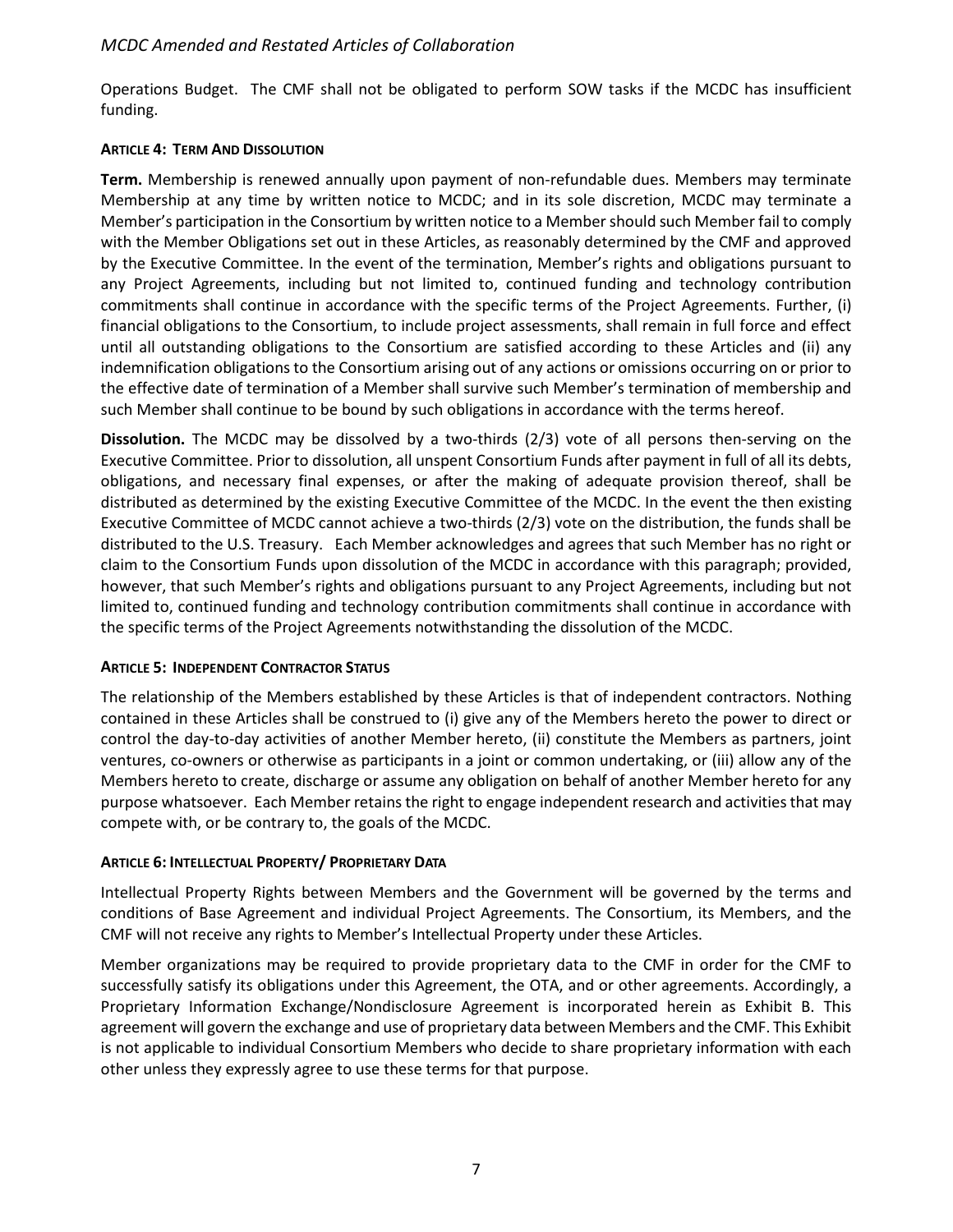#### **ARTICLE 7: LIABILITY, INSURANCE, AND INDEMNIFICATION**

**Liability.** To the extent authorized under individual state law for a state-owned Member, each Member acknowledges that it shall be responsible for any loss, cost, damage, claim, or other charge that arises out of or is caused by the actions of that Member or its employees or agents acting on its behalf to the extent of its negligence. No Member shall be liable for any loss, cost, damage, claim, or other charge that arises out of or is caused by the actions of any other Member or its employees or agents acting on its behalf. Joint and several liabilities will not attach to the Members; no Member is responsible for the actions of any other Member, but is only responsible for those tasks accepted by it and to which it agrees in any subsequent funding agreement. The Members agree that in no event will consequential, incidental, special, exemplary or punitive damages be applicable or awarded with respect to any dispute that may arise between or among the Members in connection with these Articles. In performing any obligation created under these Articles, the Members agree that each Member is acting as an independent party and not as an agent of any other Member. For the avoidance of doubt, any member of the Executive Committee serving in accordance with the provisions of these Articles shall be deemed to be acting on behalf of the Executive Committee and not as an agent or employee of such Executive Committee member's Member organization.

**Insurance.** Each Member agrees to obtain and maintain appropriate public liability and casualty insurance or adequate levels of self-insurance, to insure against any liability caused by that Member's obligations under these Articles.

**Indemnification.** Each Party to this Agreement, to the extent permissible by applicable law, shall indemnify and hold harmless each other Party, its officers, agents and employees, from any damage, expense, liability or claims of any kind resulting from their own acts or omissions, including but not limited to liability from injury to persons or damage to property arising out of its performance of work under this Agreement, including any and all reasonable out-of-pocket expenses, costs, attorney's fees, settlements, judgments or award in the defense of any such claim or lawsuits.

#### **ARTICLE 8: GENERAL PROVISIONS**

**Amendments.** No amendment or modification of these Articles shall be valid unless agreed to in writing by two-thirds (2/3) vote of all persons then serving on the MCDC Executive Committee. The Executive Committee may, at its discretion, refer certain proposed amendments to the full MCDC Membership for validation by a majority vote of the Membership.

**Compliance with U. S. Export Laws**. The Members shall comply with all applicable export control laws and regulations of the United States, including the Arms Export Control Act ("AECA"), the International Traffic in Arms Regulations ("ITAR"), the Export Administration Regulations ("EAR"), and other U.S. government directives related to export control.

**Compliance with Antitrust Laws.** The Members shall comply with all applicable U.S. antitrust laws.

**Governing Law.** This Agreement shall be governed by the laws of the State of New York, to the extent it does not conflict with the public academic research institution's state law, without giving effect to its choice of law principles. In order to bring forth a dispute under this Agreement, the Party must first provide formal notification to the Executive Committee of the cause for the dispute. At which time, the Executive Committee and the Party will have 30 days to resolve the dispute until any further action is taken by either party.

**Counterparts.** This Agreement may be acknowledged or executed in one or more counterparts, including any membership application or any other documentation whereby the terms of this Agreement are incorporated by reference, each of which shall be deemed an original but all of which shall together constitute one and the same agreement.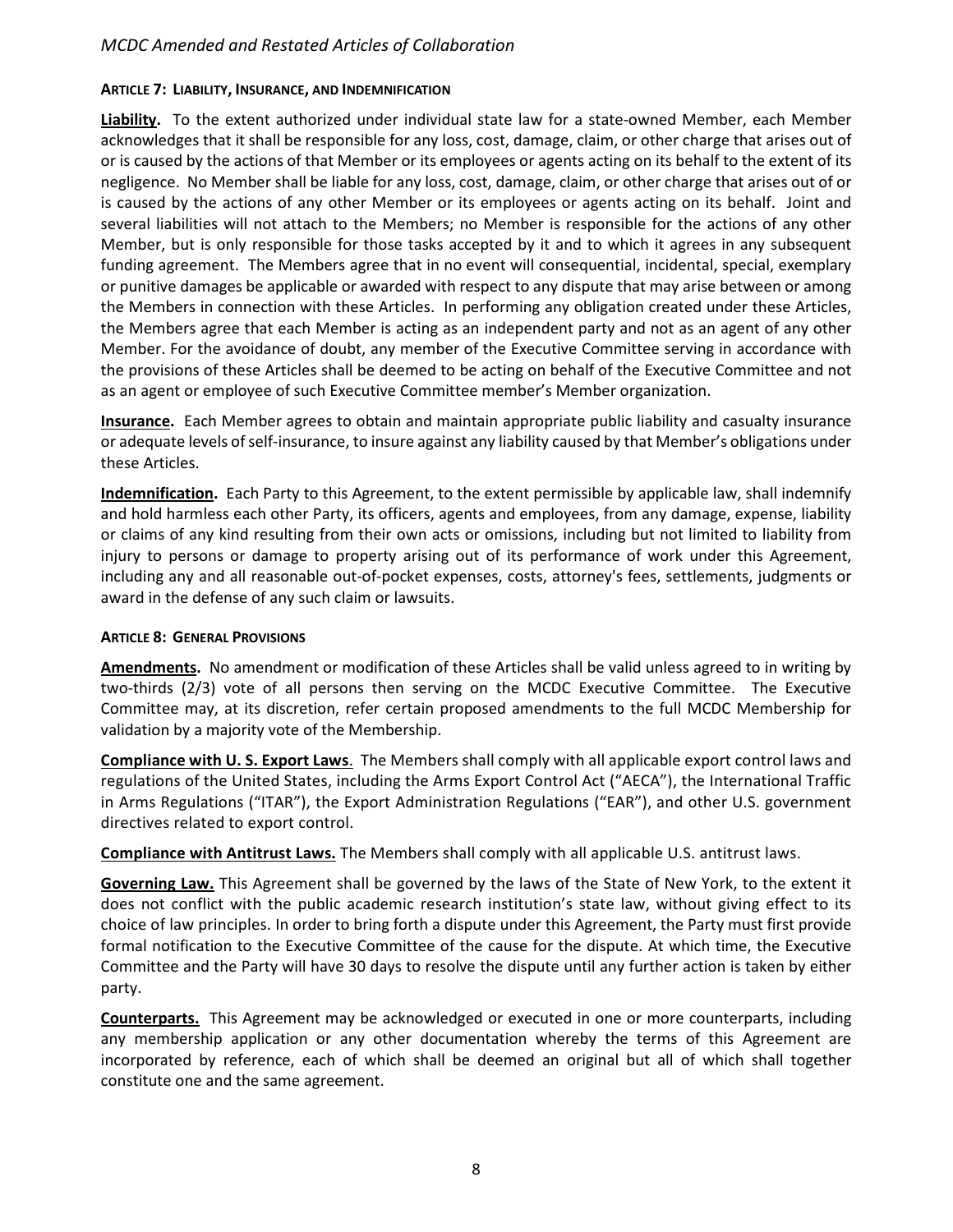**IN WITNESS WHEREOF**, the Members and the CMF have caused these Articles to be executed by the duly authorized representatives on the respective dates entered below. In accordance with the Counterparts clause above, the CMF's signature page is on file at ATI.

MEMBER:

|       | (Member Organization Name)           |
|-------|--------------------------------------|
|       | (Member Organization Representative) |
|       | (Representative's Title)             |
|       |                                      |
| Date: |                                      |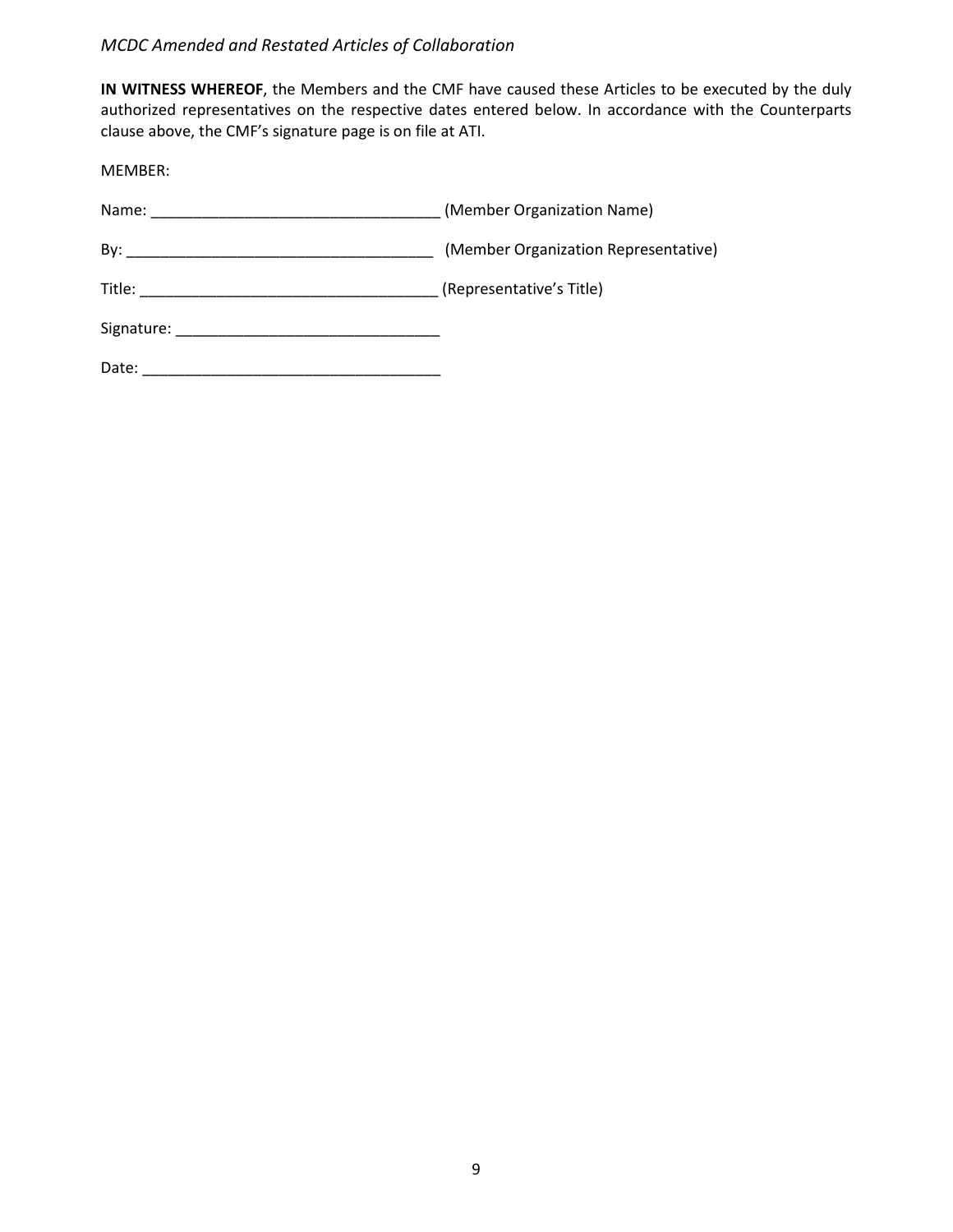**EXHIBIT A: LIST OF ACTIVE MCDC MEMBERS**

**EXHIBIT A, LIST OF ACTIVE MCDC MEMBERS, IS MAINTAINED BY THE CMF AND IS AVAILABLE ON THE MCDC WEBSITE.**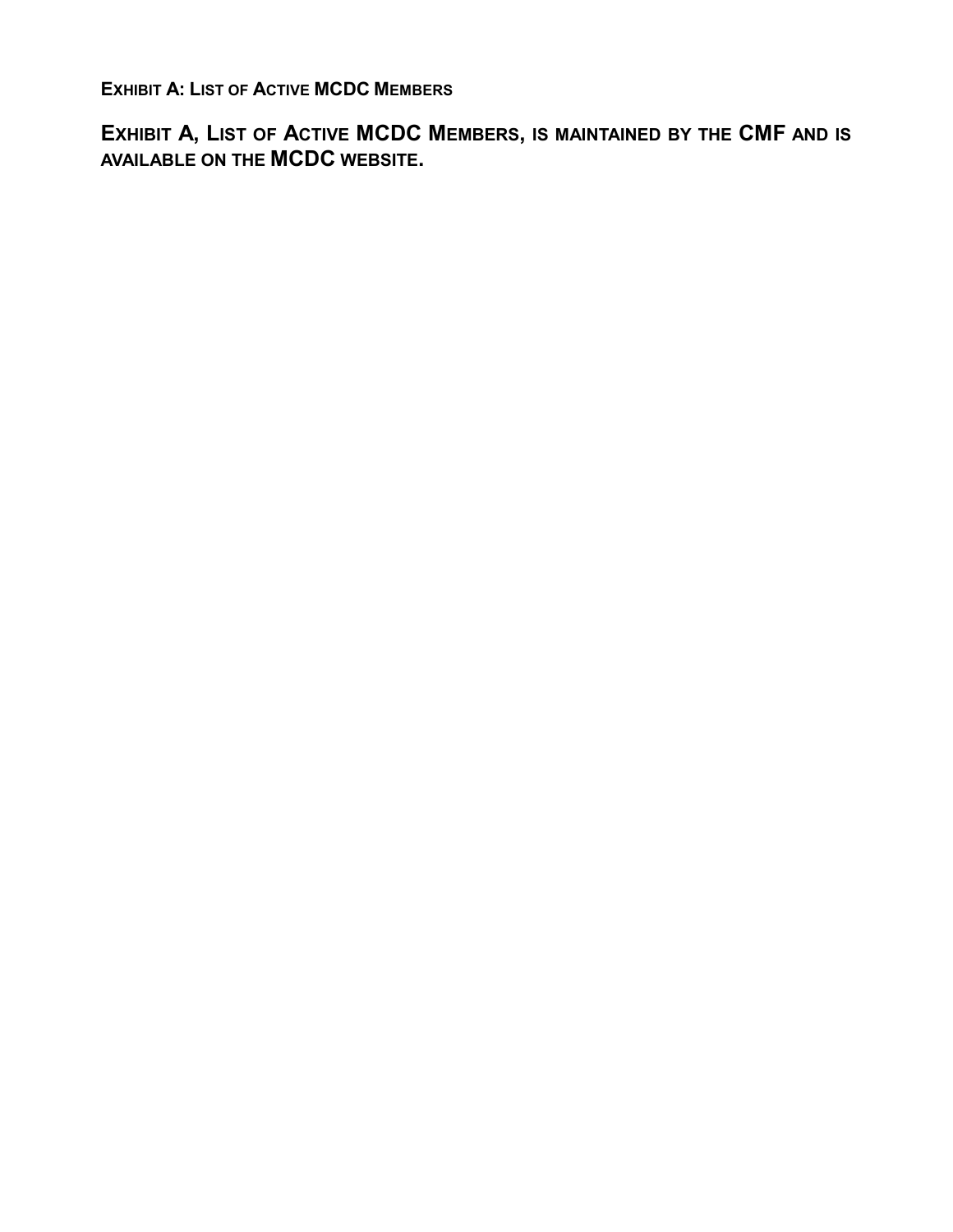## **EXHIBIT B: PROPRIETARY INFORMATION EXCHANGE AND NONDISCLOSURE AGREEMENT**

This Exhibit B is an agreement between the Consortium Management Firm (CMF), and individual Consortium Members for the exchange of proprietary information in order to carry out the duties and obligations contemplated under these Articles, the OTA, and/or other agreements. Membership in the MCDC Consortium constitutes agreement to be bound by the terms and conditions contained in this Exhibit. This agreement, unless superseded by a separately executed nondisclosure agreement between the parties, is applicable to the CMF and individual Consortium Members in order for the CMF to satisfy its obligations under these Articles, the OTA, and/or other agreements. This Exhibit is not applicable to individual Consortium Members who decide to share proprietary information with each other unless they expressly agree to use these terms for that purpose.

- 1. Proprietary Information is defined as, but not limited to, performance, sales, financial, contractual, and special marketing information (including descriptions, drawings, sample compositions, visual demonstrations, oral discussions and computer software), ideas, technical data, and concepts originated by a disclosing party, not previously disclosed to the general public, not previously available to the Recipient or others without restriction, which the disclosing party desires to protect against unrestricted disclosure or competitive use, and which is furnished pursuant to this agreement.
- 2. To the extent that information related to the Other Transaction Agreement is transmitted by a disclosing party to Recipient during the term of this agreement, it is agreed that, if the disclosing party deems it proprietary, the disclosing party shall set forth such information in writing and identify it by so marking such information with an appropriate legend, marking, stamp, or positive written identification on the face thereof to be proprietary to the disclosing party.
- 3. When disclosed orally, Proprietary Information will be identified as Proprietary Information at the time of the oral disclosure. Within thirty (30) days of disclosure, the disclosing party will confirm the disclosure in writing to the Recipient referencing the date of disclosure and specifically identifying the Proprietary Information disclosed. A disclosing party shall clearly and conspicuously mark as proprietary all Proprietary Information reduced to writing as a result of such oral disclosures.
- 4. When disclosed in the form of magnetic recording or some other machine readable form, Proprietary Information will be identified as Proprietary Information when transmitted. If possible, the container or form of the information will be clearly and conspicuously marked by the disclosing party as proprietary. Within thirty (30) days after disclosure, the disclosing party will confirm the disclosure in writing, referencing the date of disclosure and specifically identifying the Proprietary Information disclosed. Any physical embodiment of such information will be clearly and conspicuously marked as proprietary of the disclosing party.
- 5. Recipient agrees to preserve and protect all Proprietary Information from disclosures to others through the exercise of at least the same level of care it uses to preserve and protect its own Proprietary Information. Proprietary Information shall not be used, copied, or reproduced by the Recipient without the express written consent of the disclosing party. Recipient may disclose such Proprietary Information to the United States Government only in connection with work under an Other Transaction Agreement with a Government Agency and the disclosing party is a participant in the program involved with the Other Transaction Agreement and any such Proprietary Information delivered to the Government is appropriately marked in accordance with the terms of the Other Transaction Agreement which it is delivered.
- 6. Recipient shall not be liable for disclosure or use of any such Proprietary Information if the same:
	- a. is in the public domain, or
	- b. was known to the Recipient at the time of disclosure, or